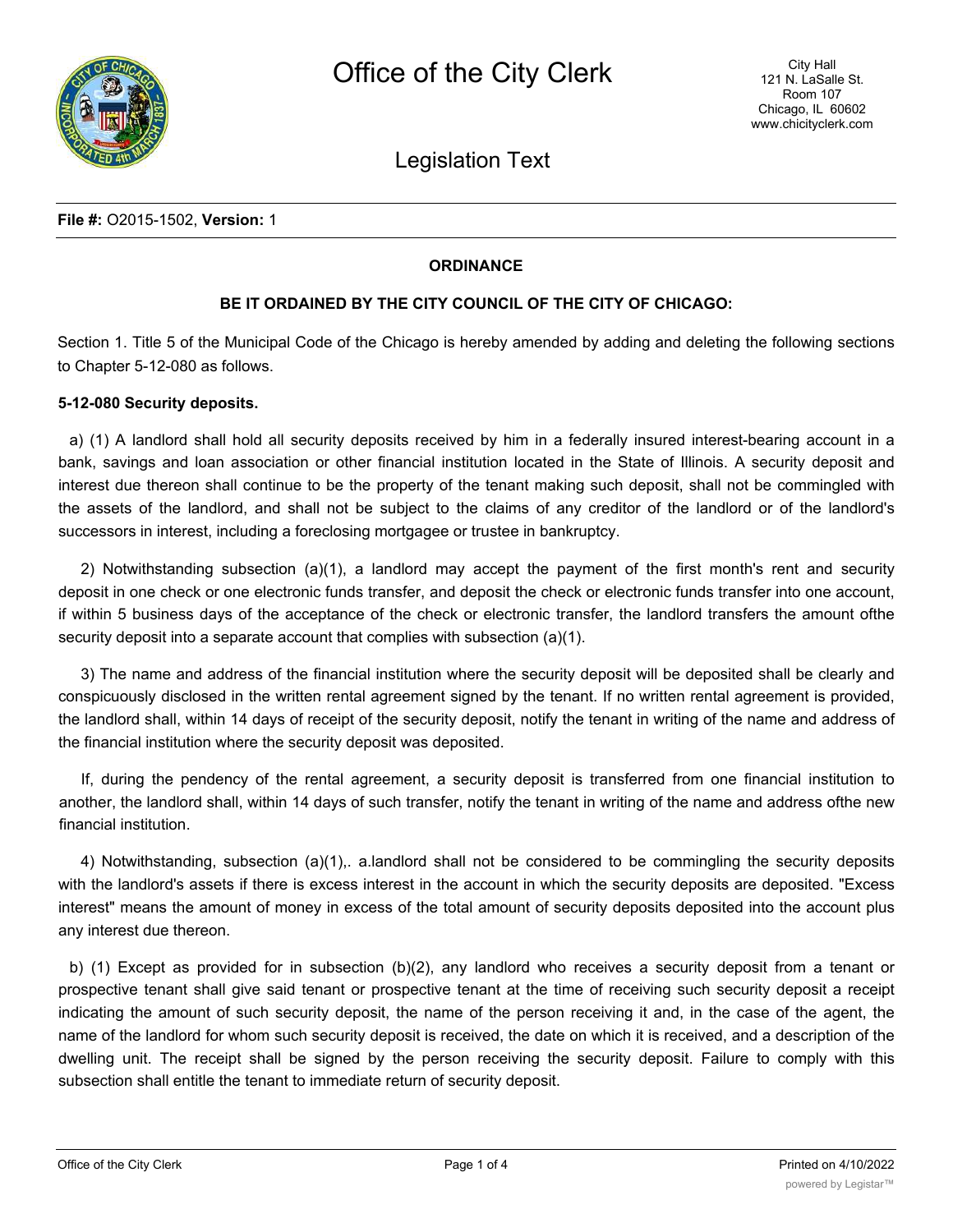(2) Upon payment of the security deposit by means of an electronic funds transfer, the landlord shall give the tenant a receipt that complies with subsection (b)(1), or an electronic receipt that acknowledges the receipt of the security deposit. The electronic receipt shall set forth the date of the receipt of the security deposit, the amount of the deposit, a description of the dwelling unit and an electronic or digital signature, as those terms are defined in 5 ILCS 175/5-105, of the person receiving the deposit.

c) A landlord who holds a security deposit or prepaid rent pursuant to this section for more than six months shall pay interest to the tenant accruing from the beginning date of the rental term specified in the rental agreement at the rate determined in accordance with Section 5-12-081 for the year in which the rental agreement was entered into. The landlord shall, within 30 days after the end of each 12-month rental period, pay to the tenant any interest, by cash or credit to be applied to the rent due.

d) The landlord shall, within 45 days after the date that the tenant vacates the dwelling unit or within seven days after the date that the tenant provides notice of termination of the rental agreement pursuant to Section 5-12-110(g), return to the tenant the security deposit or any balance thereof and the required interest thereon; provided, however, that the landlord, or successor landlord, may deduct from such security deposit or interest due thereon for the following:

1) Any unpaid rent which has not been validly withheld or deducted pursuant to state or federal law or local ordinance; and

2) A reasonable amount necessary to repair any damage caused to the premises by the tenant or any person under the tenant's control or on the premises with the tenant's consent, reasonable wear and tear excluded. In case of such damage, the landlord shall deliver or mail to the last known address of the tenant within 30 days an itemized statement of the damages allegedly caused to the premises and the estimated or actual cost for repairing or replacing each item on that statement, attaching copies of the paid receipts for the repair or replacement. If estimated cost is given, the landlord shall furnish the tenant with copies of paid receipts or a certification of actual costs of repairs of damage if the work was performed by the landlord's employees within 30 days from the date the statement showing estimated cost was furnished to the tenant.

e) In the event of a sale, lease, transfer of ownership or control or other direct or indirect disposition of residential real property by a landlord who has received a security deposit or prepaid rent from a tenant, the successor landlord of such property shall be liable to that tenant for any security deposit, including statutory interest, or prepaid rent which the tenant has paid to the transferor.

The successor landlord shall, within 14 days from the date of such transfer, notify the tenant who made such security deposit by delivering or mailing to the tenant's last known address that such security deposit was transferred to the successor landlord and that the successor landlord is holding said security deposit. Such notice shall also contain the successor landlord's name, business address, and business telephone number of the successor landlord's agent, if any. The notice shall be in writing.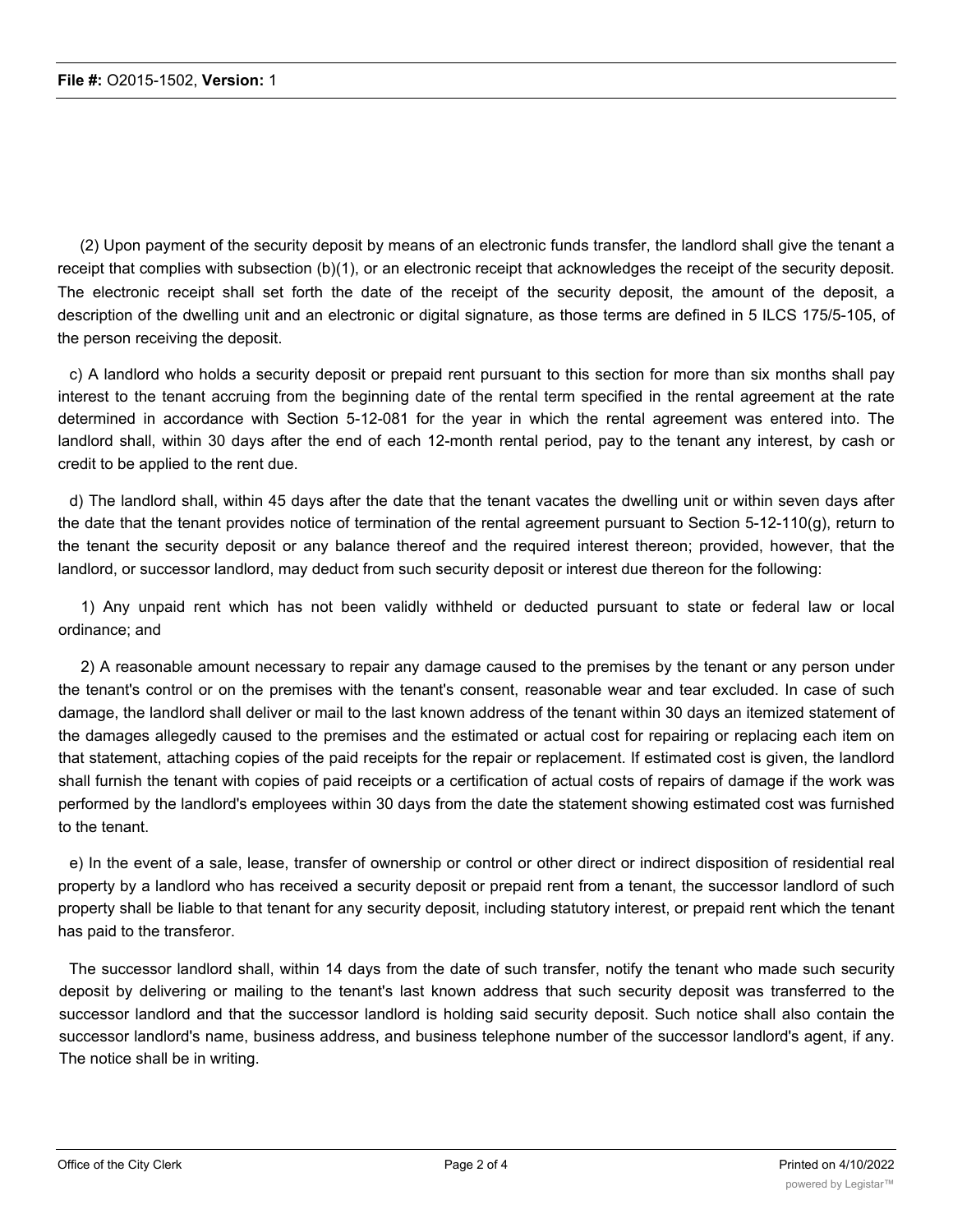The transferor shall remain jointly and severally liable with the successor landlord to the tenant for such security deposit or prepaid rent, unless and until such transferor transfers said security deposit or prepaid rent to the successor landlord and provides notice, in writing, to the tenant of such transfer of said security deposit or prepaid rent, specifying the name, business address and business telephone number of the successor landlord or his agent within ten days of said transfer.

(f) (1) Subject to subsection (f)(2), if the landlord fails to comply with any provision of Section 5-12-080(a) - (e), the tenant shall may be awarded damages in an amount equal to two times the security deposit plus interest at a rate determined in accordance with Section 5-12-081. This subsection does not preclude the tenant from recovering other damages to which he may be entitled under this chapter.

(2) If a landlord pays the interest on a security deposit or prepaid rent within the 30-day period provided for in subsection (c), or within the 45-day period provided for in subsection (d), whichever is applicable, but the amount of interest is deficient, the landlord shall not be liable for damages under subsection (f)(2) unless:

- A) the tenant gives written notice to the landlord that the amount of the interest returned was deficient; and
- B) within fourteen days of the receipt of the notice, the landlord fails to either:
- i) pay to the tenant the correct amount of interest due plus \$50.00; or

ii) provide to the tenant a written response which sets forth an explanation of how the interest paid was calculated.

If the tenant disagrees with the calculation of the interest, as set forth in the written response, the tenant may bring a cause of action in a court of competent jurisdiction challenging the correctness of the written response. If the court determines that the interest calculation was not accurate, the tenant stett may be awarded damages in an amount equal to two times the security deposit plus interest at a rate determined in accordance with Section 5-12- 081.

Section 2. This ordinance shall take effect 10 days after passage and publication.. .

# **Chicago City Council<sup>1</sup> Go-Sponsor Addition/Change**

Document No.

*Subject; r\^i\rifti(>rv\r ^ AW//-.^ |C,yje Chyhr IS-U-O^O*